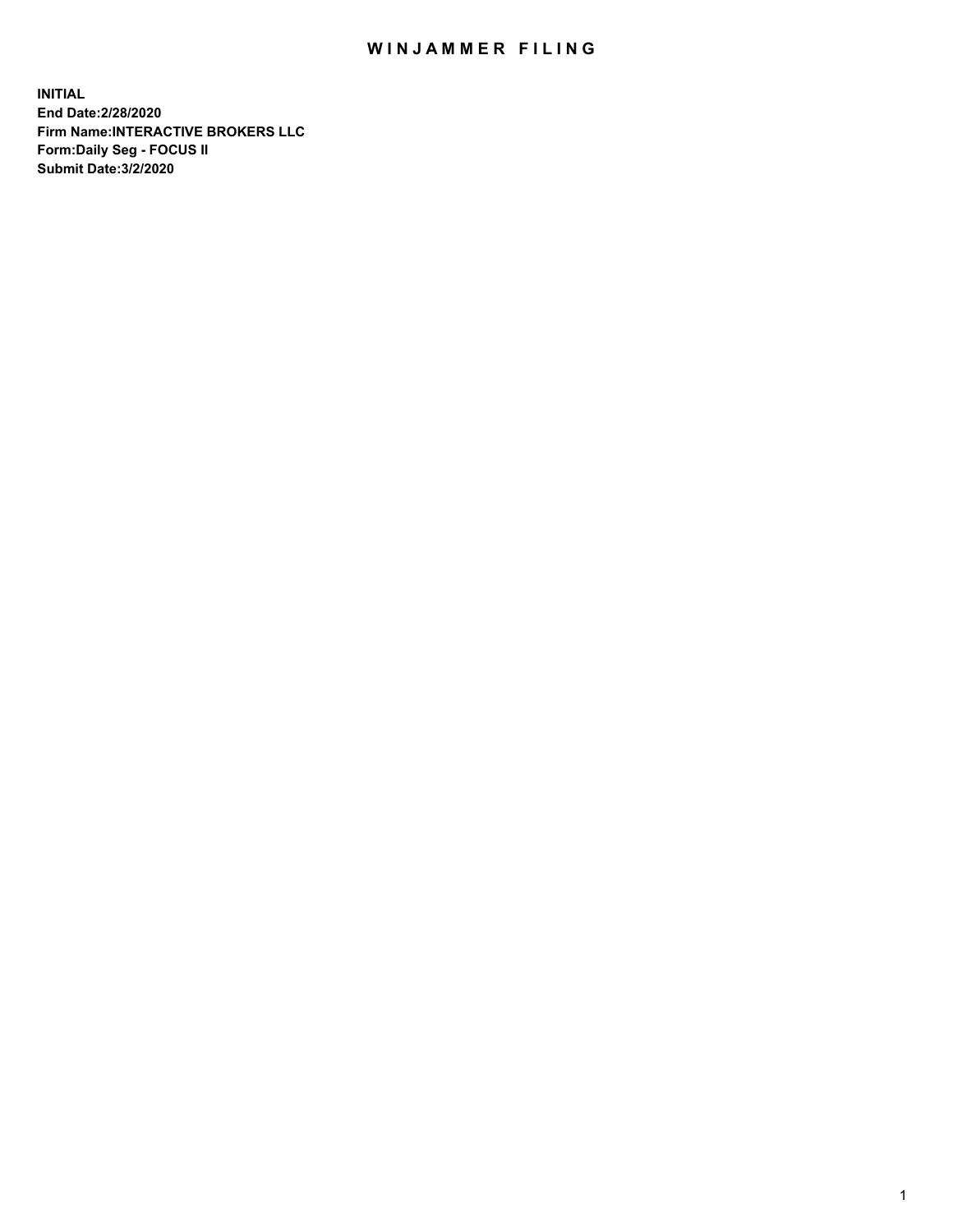**INITIAL End Date:2/28/2020 Firm Name:INTERACTIVE BROKERS LLC Form:Daily Seg - FOCUS II Submit Date:3/2/2020 Daily Segregation - Cover Page**

| Name of Company                                                                                                                                                                                                                                                                                                                | <b>INTERACTIVE BROKERS LLC</b>                                                      |
|--------------------------------------------------------------------------------------------------------------------------------------------------------------------------------------------------------------------------------------------------------------------------------------------------------------------------------|-------------------------------------------------------------------------------------|
| <b>Contact Name</b>                                                                                                                                                                                                                                                                                                            | James Menicucci                                                                     |
| <b>Contact Phone Number</b>                                                                                                                                                                                                                                                                                                    | 203-618-8085                                                                        |
| <b>Contact Email Address</b>                                                                                                                                                                                                                                                                                                   | jmenicucci@interactivebrokers.c<br>om                                               |
| FCM's Customer Segregated Funds Residual Interest Target (choose one):<br>a. Minimum dollar amount: : or<br>b. Minimum percentage of customer segregated funds required:% ; or<br>c. Dollar amount range between: and; or<br>d. Percentage range of customer segregated funds required between:% and%.                         | $\overline{\mathbf{0}}$<br>$\overline{\mathbf{0}}$<br>155,000,000 245,000,000<br>00 |
| FCM's Customer Secured Amount Funds Residual Interest Target (choose one):<br>a. Minimum dollar amount: ; or<br>b. Minimum percentage of customer secured funds required:% ; or<br>c. Dollar amount range between: and; or<br>d. Percentage range of customer secured funds required between:% and%.                           | $\overline{\mathbf{0}}$<br>0<br>80,000,000 120,000,000<br>0 <sub>0</sub>            |
| FCM's Cleared Swaps Customer Collateral Residual Interest Target (choose one):<br>a. Minimum dollar amount: ; or<br>b. Minimum percentage of cleared swaps customer collateral required:% ; or<br>c. Dollar amount range between: and; or<br>d. Percentage range of cleared swaps customer collateral required between:% and%. | <u>0</u><br><u>0</u><br>0 <sub>0</sub><br>0 <sub>0</sub>                            |

Attach supporting documents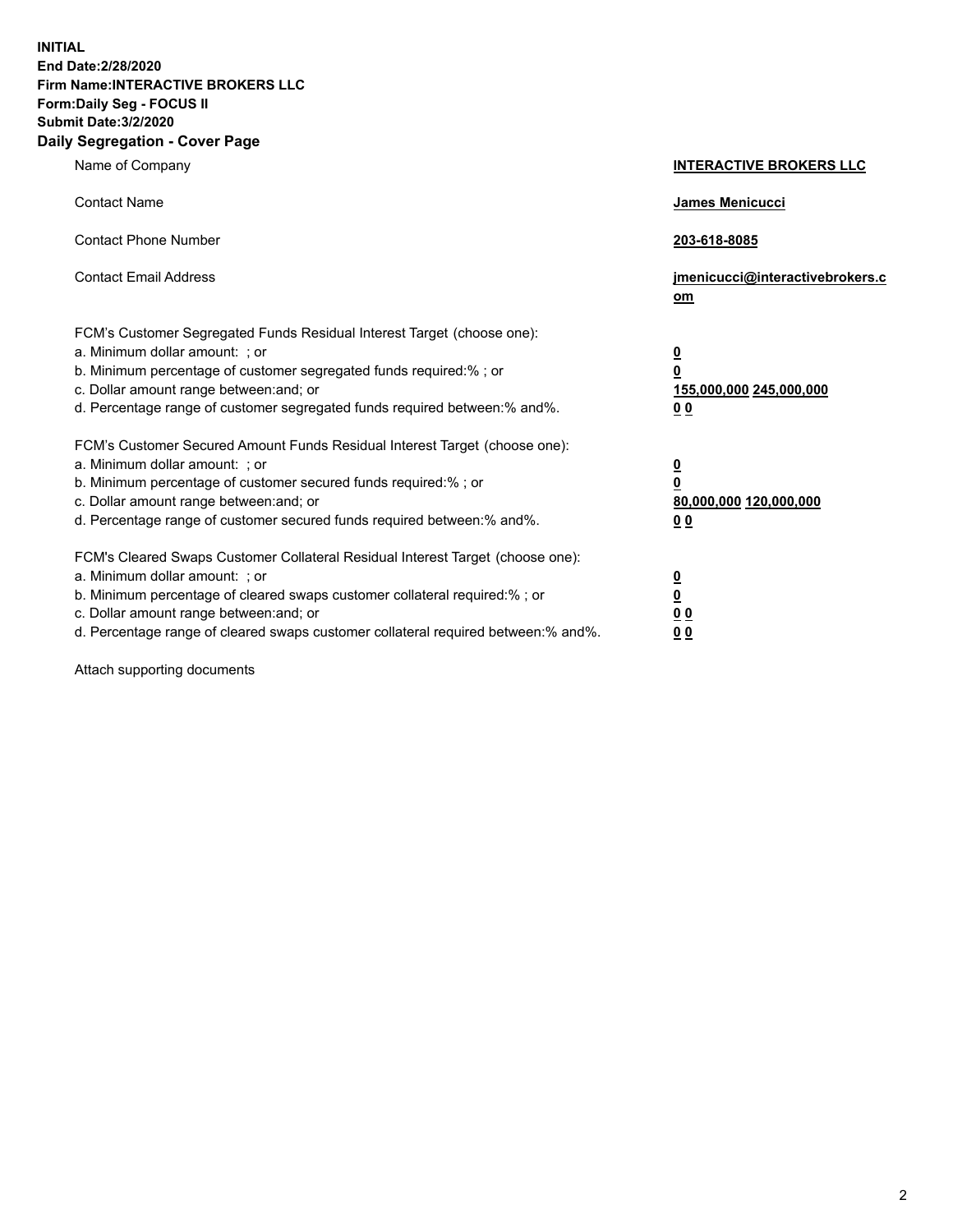**INITIAL End Date:2/28/2020 Firm Name:INTERACTIVE BROKERS LLC Form:Daily Seg - FOCUS II Submit Date:3/2/2020 Daily Segregation - Secured Amounts**

|     | Foreign Futures and Foreign Options Secured Amounts                                               |                                                 |
|-----|---------------------------------------------------------------------------------------------------|-------------------------------------------------|
|     | Amount required to be set aside pursuant to law, rule or regulation of a foreign                  | $0$ [7305]                                      |
|     | government or a rule of a self-regulatory organization authorized thereunder                      |                                                 |
| 1.  | Net ledger balance - Foreign Futures and Foreign Option Trading - All Customers                   |                                                 |
|     | A. Cash                                                                                           | 511,087,362 [7315]                              |
|     | B. Securities (at market)                                                                         | $0$ [7317]                                      |
| 2.  | Net unrealized profit (loss) in open futures contracts traded on a foreign board of trade         | -12,989,359 [7325]                              |
| 3.  | Exchange traded options                                                                           |                                                 |
|     | a. Market value of open option contracts purchased on a foreign board of trade                    | 153,085 [7335]                                  |
|     | b. Market value of open contracts granted (sold) on a foreign board of trade                      | -278,306 [7337]                                 |
| 4.  | Net equity (deficit) (add lines 1. 2. and 3.)                                                     | 497,972,782 [7345]                              |
| 5.  | Account liquidating to a deficit and account with a debit balances - gross amount                 | 57,185 [7351]                                   |
|     | Less: amount offset by customer owned securities                                                  | 0 [7352] 57,185 [7354]                          |
| 6.  | Amount required to be set aside as the secured amount - Net Liquidating Equity                    | 498,029,967 [7355]                              |
|     | Method (add lines 4 and 5)                                                                        |                                                 |
| 7.  | Greater of amount required to be set aside pursuant to foreign jurisdiction (above) or line<br>6. | 498,029,967 [7360]                              |
|     | FUNDS DEPOSITED IN SEPARATE REGULATION 30.7 ACCOUNTS                                              |                                                 |
| 1.  | Cash in banks                                                                                     |                                                 |
|     | A. Banks located in the United States                                                             | 62,282,869 [7500]                               |
|     | B. Other banks qualified under Regulation 30.7                                                    | 0 [7520] 62,282,869 [7530]                      |
| 2.  | Securities                                                                                        |                                                 |
|     | A. In safekeeping with banks located in the United States                                         | 447,093,800 [7540]                              |
|     | B. In safekeeping with other banks qualified under Regulation 30.7                                | 0 [7560] 447,093,800 [7570]                     |
| 3.  | Equities with registered futures commission merchants                                             |                                                 |
|     | A. Cash                                                                                           | $0$ [7580]                                      |
|     | <b>B.</b> Securities                                                                              | $0$ [7590]                                      |
|     | C. Unrealized gain (loss) on open futures contracts                                               | $0$ [7600]                                      |
|     | D. Value of long option contracts                                                                 | $0$ [7610]                                      |
|     | E. Value of short option contracts                                                                | 0 [7615] 0 [7620]                               |
| 4.  | Amounts held by clearing organizations of foreign boards of trade                                 |                                                 |
|     | A. Cash                                                                                           | $0$ [7640]                                      |
|     | <b>B.</b> Securities                                                                              | $0$ [7650]                                      |
|     | C. Amount due to (from) clearing organization - daily variation                                   | $0$ [7660]                                      |
|     | D. Value of long option contracts                                                                 | $0$ [7670]                                      |
|     | E. Value of short option contracts                                                                | 0 [7675] 0 [7680]                               |
| 5.  | Amounts held by members of foreign boards of trade                                                |                                                 |
|     | A. Cash                                                                                           | 108,290,064 [7700]                              |
|     | <b>B.</b> Securities                                                                              | $0$ [7710]                                      |
|     | C. Unrealized gain (loss) on open futures contracts                                               | 3,699,248 [7720]                                |
|     | D. Value of long option contracts                                                                 | 153,085 [7730]                                  |
|     | E. Value of short option contracts                                                                | <mark>-278,306</mark> [7735] 111,864,091 [7740] |
| 6.  | Amounts with other depositories designated by a foreign board of trade                            | 0 [7760]                                        |
| 7.  | Segregated funds on hand                                                                          | $0$ [7765]                                      |
| 8.  | Total funds in separate section 30.7 accounts                                                     | 621,240,760 [7770]                              |
| 9.  | Excess (deficiency) Set Aside for Secured Amount (subtract line 7 Secured Statement               | 123,210,793 [7380]                              |
|     | Page 1 from Line 8)                                                                               |                                                 |
| 10. | Management Target Amount for Excess funds in separate section 30.7 accounts                       | 80,000,000 [7780]                               |
| 11. | Excess (deficiency) funds in separate 30.7 accounts over (under) Management Target                | 43,210,793 [7785]                               |
|     |                                                                                                   |                                                 |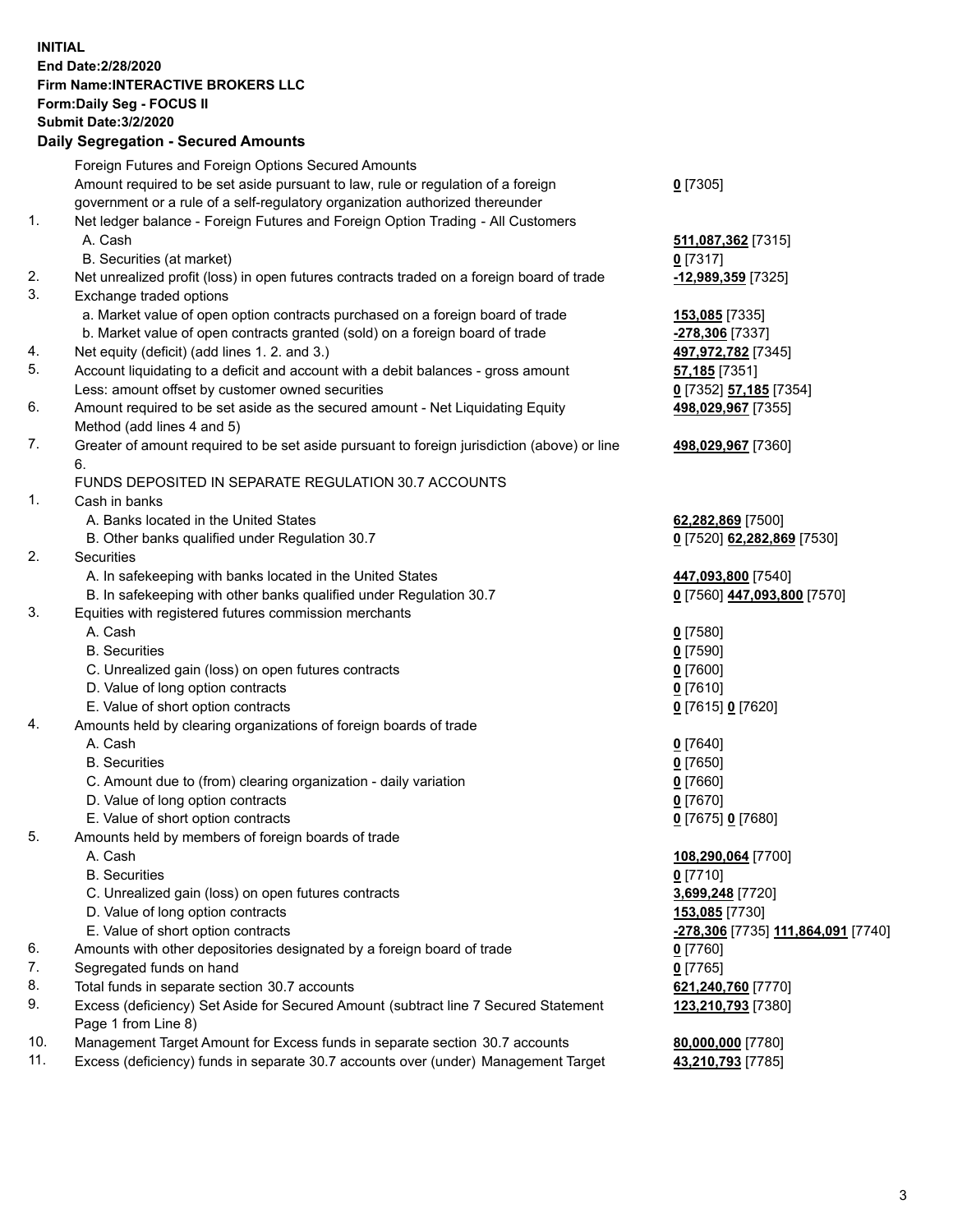**INITIAL End Date:2/28/2020 Firm Name:INTERACTIVE BROKERS LLC Form:Daily Seg - FOCUS II Submit Date:3/2/2020 Daily Segregation - Segregation Statement** SEGREGATION REQUIREMENTS(Section 4d(2) of the CEAct) 1. Net ledger balance A. Cash **4,343,287,822** [7010] B. Securities (at market) **0** [7020] 2. Net unrealized profit (loss) in open futures contracts traded on a contract market **-155,739,894** [7030] 3. Exchange traded options A. Add market value of open option contracts purchased on a contract market **556,830,086** [7032] B. Deduct market value of open option contracts granted (sold) on a contract market **-597,676,049** [7033] 4. Net equity (deficit) (add lines 1, 2 and 3) **4,146,701,965** [7040] 5. Accounts liquidating to a deficit and accounts with debit balances - gross amount **924,469** [7045] Less: amount offset by customer securities **0** [7047] **924,469** [7050] 6. Amount required to be segregated (add lines 4 and 5) **4,147,626,434** [7060] FUNDS IN SEGREGATED ACCOUNTS 7. Deposited in segregated funds bank accounts A. Cash **1,145,298,868** [7070] B. Securities representing investments of customers' funds (at market) **1,800,088,845** [7080] C. Securities held for particular customers or option customers in lieu of cash (at market) **0** [7090] 8. Margins on deposit with derivatives clearing organizations of contract markets A. Cash **14,850,646** [7100] B. Securities representing investments of customers' funds (at market) **1,467,090,490** [7110] C. Securities held for particular customers or option customers in lieu of cash (at market) **0** [7120] 9. Net settlement from (to) derivatives clearing organizations of contract markets **-33,008,576** [7130] 10. Exchange traded options A. Value of open long option contracts **556,153,710** [7132] B. Value of open short option contracts **-597,387,453** [7133] 11. Net equities with other FCMs A. Net liquidating equity **0** [7140] B. Securities representing investments of customers' funds (at market) **0** [7160] C. Securities held for particular customers or option customers in lieu of cash (at market) **0** [7170] 12. Segregated funds on hand **0** [7150] 13. Total amount in segregation (add lines 7 through 12) **4,353,086,530** [7180] 14. Excess (deficiency) funds in segregation (subtract line 6 from line 13) **205,460,096** [7190] 15. Management Target Amount for Excess funds in segregation **155,000,000** [7194] 16. Excess (deficiency) funds in segregation over (under) Management Target Amount **50,460,096** [7198]

Excess